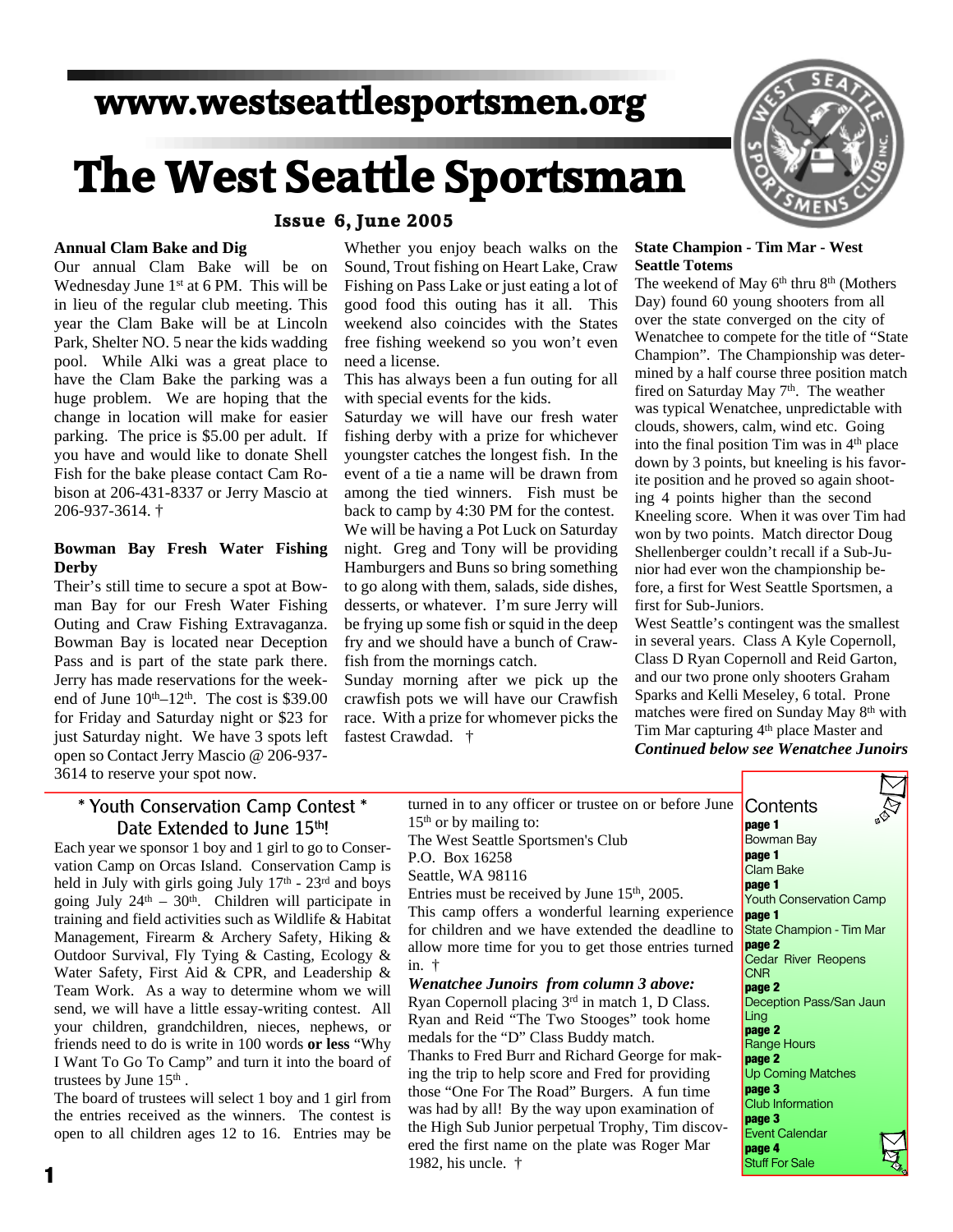#### **Cedar River Reopens For CNR Trout Fishing**

*Taken from Fishing and Hunting News written by Matt Smith.* A once forbidden stretch of river opens for a second consecutive year on June 1. The 21-mile stretch of the Cedar River, from the mouth at Lake Washington near Renton to the Landsburg Bridge, will be open for trout fishing for only the second time since 1995.

This stretch was closed due to weak returns of certain salmonid stocks. It was reopened last year for rainbow and cutthroat trout. Now, you can pull in daily limits with regularity.

"There are some huge rainbows," Brett Olson says of the river. He grew up fishing the Cedar and now works at Auburn Sports and Marine (253-833-1440). Olson credits WDFWs Danny Estelle for getting this once-closed stretch of river reopened.

Olson says that Estelle had a fish trap in these waters and was counting the number of fish coming through them. After he noticed that numbers made these waters fishable again, he brought some people from WDFW down to the river. He pulled out his rod and reel and starting bringing in 4-, 6- and 8- pound rainbows on almost every cast. Not long after that, the river was opened again.

Both rainbow and cutthroat trout are native to these waters, and there has been some hybridization of the two over the years. This cross-breeding has yielded what is known as a cuttbow trout.

If you find yourself trying to determine whether you have caught a rainbow or a cutthroat and just can't figure it out, it's probably a hybrid. WDFW has conducted studies on this hybridization, but they don't know for sure how often it occurs. Cuttbows are still "viable fish" and are fine to eat, says WDFW District 4 fish biologist Chad Jackson. Though they're fine to eat, you can't actually eat them. This stretch of the Cedar River is a selective-gear, catch-and-release area only.

Gear: You'll find that many anglers on the Cedar River prefer to fly fish, as big Woolly Buggers and other patterns have proven successful in these waters in the past. If that's not your game, however, Olson suggests trying spinners, small spoons, or a bobber and a jig with a nymph. "A bobber and a black jig will probably work real well," says Olson.

He also suggests you use a 3- to 4-inch pink worm, which you might typically use to catch steelhead. But you should also try a black or brown worm, because the darker worms imitate a trout's favorite meal: a leech.'

If you're looking for a good fight, try out a crawdad pattern, as Olson says "big trout love to eat crawdads." Just make sure any plastic bait you use is an unscented one.

Access: The Cedar has quite a bit of shore access. There's a bike path that follows the river from Carco Park down to the mouth at Lake Washington. There are also access areas at most of the bridges, as well as just below the dam.

If you plan on fishing from a boat, Olson suggests you float from the Landsburg Bridge to the Maple Valley Highway. Three-quarters of this drift is through private property, so this is really the only way to access this stretch.

Be mindful of the fact that there are some sweepers in the river where you'll have to pull out.

Be sure to start out in the faster waters and then work your way into the pools, as you would with most rivers. Many of the fish like to hang out in the rougher waters. You'll have to go in and get them.

According to Olson, some of the better fishing will be about a 1/2-mile upstream from the mouth. He also advises you to stick to the lower river for rainbows, and the upper river if you prefer cutthroat.

The average trout in this area will be 14 to 16 inches long, but some 10-pound trout have been netted in the past, according to Jackson.

Be sure to fish the sides of the river, as the boats floating down the middle will push many of the trout out of the center and into these areas.†

#### **Work Deception, San Juans Rocks For Lings**

*Taken from Fishing and Hunting News written by Al Schultz.* Had enough lingcod? Me neither. If you're heading out, you might try these North Sound areas,

**Whidbey Island/Deception Pass:** Specifically try the underwater rock pinnacles and kelp beds west of the Deception Pass Bridge. Beware! Don't venture too far west or you will pass into the closed waters of the San Juan Islands Marine Preserve.

Heavy lead jigs such as the 8- or ,10-inch copper tube jigs available from Sportco (253-922-2222) work well, as do Luhr Jensen B-2 jigs rigged with twin scampi tails or 6-inch squid in root beer or red. Jig-and-bait combos work well also. The current rockets through this pass when the tides are changing, so use caution and pay attention. This is also a *Continued on page 4*

|                                                                                                | Up coming Small bore & Air Matches                                              | <b>Range Hours and Activity</b>                                                                                                                                                                                                                   |                                                                                                                                                                                                                         |
|------------------------------------------------------------------------------------------------|---------------------------------------------------------------------------------|---------------------------------------------------------------------------------------------------------------------------------------------------------------------------------------------------------------------------------------------------|-------------------------------------------------------------------------------------------------------------------------------------------------------------------------------------------------------------------------|
| Jun 4-5<br>Jun 11-12<br>Jun 25-26<br>Jul 9-10<br>Aug 13-14<br>Aug 26-28<br>Sep 10<br>Sep 10-11 | Tacoma<br>Tacoma<br>Puyallup<br>Tacoma<br>Ariel<br>Tacoma<br>Puyallup<br>Tacoma | Schutzenfest / NRA 3-P Championship<br>CanAm prone<br>NRA 3-Position Regional<br>Koehler Memorial Prone<br>3200 Conventional Prone<br>State Smallbore International Camp & PTO<br>State 4-H Championship<br>State Conventional Prone Championship | Monday - Small Bore - 6 PM<br>Tuesday - Air Rifle / Pistol - 6:30 PM<br>Wednesday - Juniors - Call Fred Burr<br>at 206-935-4883 for information.<br>Cost: Adult members \$2.00, non-<br>members \$4.00, Juniors \$1.00. |

## **Issue 6, June 2005**

**2 www.westseattlesportsmen.org The West Seattle Sportsman**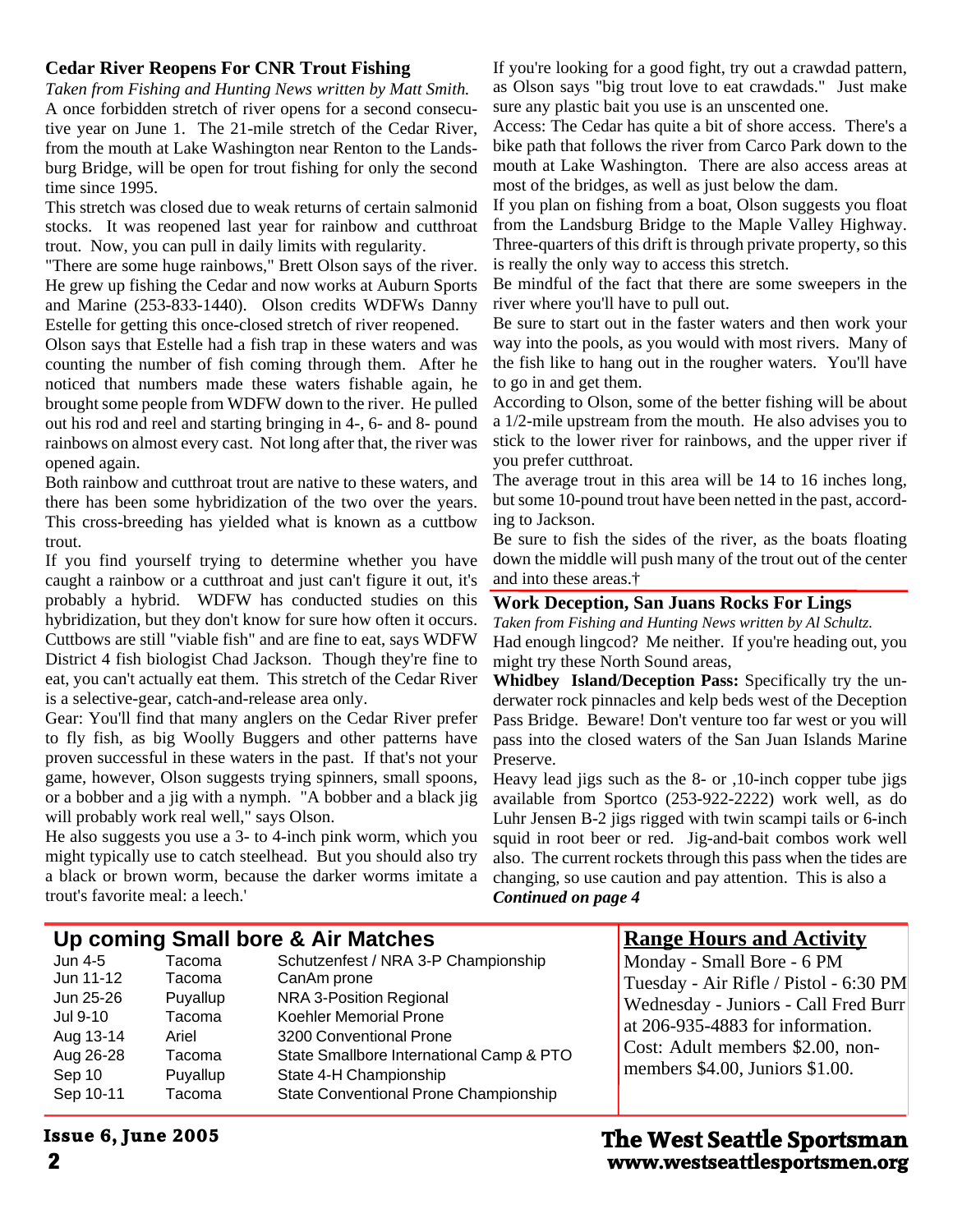## **The West Seattle Sportsmen's Club Sponsors of the Roger Dahl Rifle Training Range**

| <b>OFFICERS</b>            |              | <b>TRUSTEES</b>                             |
|----------------------------|--------------|---------------------------------------------|
| President – Cam Robison    | 206-431-8337 | Jerry Mascio 206-937-3614                   |
| Vice Pres. – Greg Boyd     | 425-337-3771 | <b>Frank Novito</b>                         |
| Secretary – Tony Olszewski | 425-226-5643 | <b>Rolf Erickson</b>                        |
| Treasurer – Fred Burr      | 206-935-4883 |                                             |
| Rec. Sec. – Richard George |              | Contact us at info@westseattlesportsmen.org |
|                            |              |                                             |

The West Seattle Sportsmen's Club was founded in 1934 by a group of fourteen men who had the foresight to see that sportsmen, in a united group, would present views, be better heard and achieve goals that were not possible when actioned as unorganized individuals. The ambitions of these charter members, who strove for the propagation of wildlife and habitat as well as the conservation of all our natural resources, has proven prophetic, for today multitudes of individuals and sporting groups are carrying on the job of conserving the remaining outdoor assets of natural America. The West Seattle Sportsmen's Club helps lead in this fight in the state of Washington. A member has the opportunity to join others in formulating club action in achieving and maintaining these goals.

However, "all work and no play" is not the format of the club. Many events are spaced throughout the year to insure a member many chances to participate in sportsmen's activities. For \$25, what more could a person ask than the opportunity to go salmon fishing with a group of his friends on a charter boat, fresh water fishing with other members and their families, have a salmon bake, a clam feed, or attend a banquet especially for the ladies. But there's more - he can shoot on the club range, go rabbit hunting, and if nothing else, should get \$25 worth just by watching the kids of the community have a real ball at the Kid's Fishing Derby. To sum it all up, a guy gets at least a hundred dollars worth of fun out of a year's membership.

## **Events Calendar**

Jun 1st - Clam Bake Jun 10th-12th - Bowman Bay Fresh Water Fishing Derby July 6th - Shoot-n-Toot July 10th Kid's Fishing Derby Aug 4th - Salmon Bake Aug 5th-7th - Smelting Trip

If you have any ideas for programs to have at the club meeting or any good outing ideas let one of the Officers or Trustees know. You may contact us at: info@westseattlesportsmen.org

|                                                                                                                                                                                                                                                                                                                                                                                                                                                                                                                                                            | <b>HIGHINGIOHIP.</b>                                                  |                                                                                |                    |  |  |  |
|------------------------------------------------------------------------------------------------------------------------------------------------------------------------------------------------------------------------------------------------------------------------------------------------------------------------------------------------------------------------------------------------------------------------------------------------------------------------------------------------------------------------------------------------------------|-----------------------------------------------------------------------|--------------------------------------------------------------------------------|--------------------|--|--|--|
| <b>New</b>                                                                                                                                                                                                                                                                                                                                                                                                                                                                                                                                                 | <b>MEMBERSHIP APPLICATION</b><br><b>WEST SEATTLE SPORTSMEN'S CLUB</b> |                                                                                | <b>Renewal</b>     |  |  |  |
| propagation and conservation of game birds, game animals, and fish in the State of Washington, do hereby apply<br>for membership in the WEST SEATTLE SPORTSMEN'S CLUB and tender herewith the sum of \$<br>payment of one year's dues.<br>I "I solemnly swear that I will abide by the Constitution and By-Laws of the West Seattle Sportsmen's Club and<br>help in its up-building and I will not willfully disobey the Game Laws wherever I fish or hunt. I will always be<br>a true sportsman both in the field and to my brother members at all times. |                                                                       |                                                                                |                    |  |  |  |
| Signed___________                                                                                                                                                                                                                                                                                                                                                                                                                                                                                                                                          |                                                                       | If you would like to<br>receive the Club<br>newsletter by email<br>check here. |                    |  |  |  |
| (New Only)                                                                                                                                                                                                                                                                                                                                                                                                                                                                                                                                                 | Recommended by Participate and Commended by Anti-                     |                                                                                |                    |  |  |  |
| The West Seattle Snortsman                                                                                                                                                                                                                                                                                                                                                                                                                                                                                                                                 |                                                                       |                                                                                | Issue 6, June 2005 |  |  |  |

## **www.seattlesportsmen.org 3 The West Seattle Sportsman**